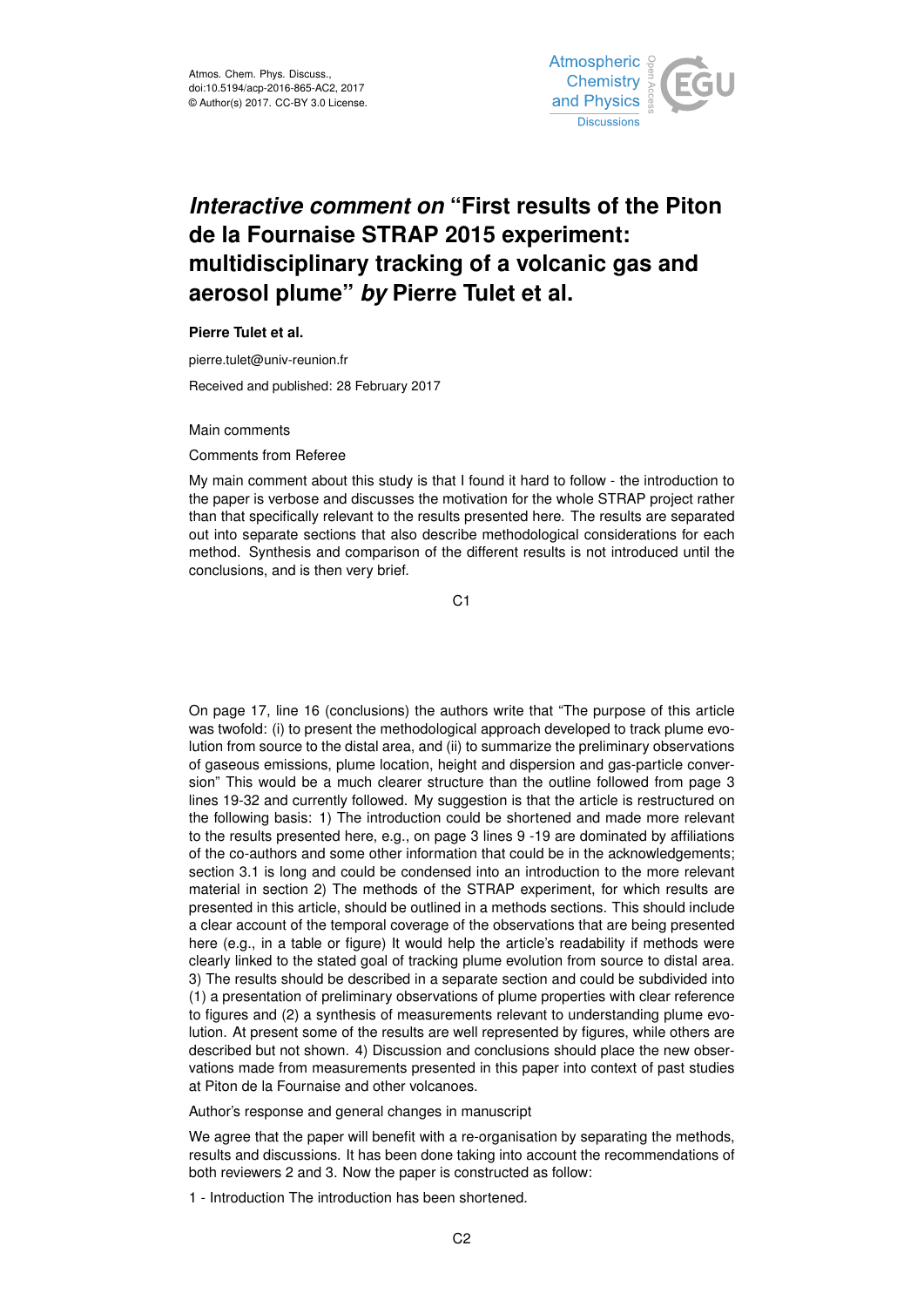2 - Description of the 2015 STRAP campaign on Piton de la Fournaise: We though that it is important to give in this section information about Reunion Island (meteorology conditions and topography), the geological context of Piton de la Fournaise, and to summarized the 4 eruptions of the STRAP campaign. The section 3.1 of the previous version has been condensed.

3 – Methods, models and measurements We have introduced a subsection named "Campaign management" to summarize the section 2.2 and to point out the location of the main sites of observations. We agree that most of the affiliations of 2.2 are not necessary in the text; they have been deleted and put in the acknowledgements. A subsection "Flexpart modelling" corresponding to section 4.1. A subsection named "Measurements near the plume source": this part integrates the description of the methods and instrumentation, previously introduced in section 5. A subsection "Measurements of the physical and chemical properties of the plume" which contains the technical elements and measurement methods introduced in the previous sections 6, 7 and 8.

4 - Preliminary results The results have been separated into three subsections of results and figures descriptions. "Simulation of the regional distribution in 2015": this part corresponds to section 4.2 "Plume geometry and gas emissions at the volcanic vent": this part corresponds to section 5 excluding the technical elements introduced in the new section 3. "Examples of volcanic plume distribution and chemical properties": this part groups the results of distal plume measurements at (sections 6, 7 and 8 of the previous version).

5- Discussion This new section has been purposed by both reviewer 2 and 3. This section contains the discussion of results previously introduced in the conclusion.

6 – Conclusion The conclusion has been modified and place the new observations made from measurements presented in this paper into the context of past studies at Piton de la Fournaise and other volcanoes.

C3

Line by line comments:

Comments from Referee

Abstract: line 5 – do measurements span 85 days in total? Does this include gaps in activity?

## Author's response

The STRAP campaign was conducted during all of the year 2015. 85 days represents the number of days of eruptive activity of the volcano and thus corresponds to the number of days of plume observations. We added  $\hat{A}$ n in the whole 2015  $\hat{A}$ z in line 2 to be clearer and emphasize that the STRAP campaign occurred during the entire year of 2015.

## Author's changes in manuscript

"The STRAP (Synergie Transdisciplinaire pour Répondre aux Aléas liés aux Panaches volcaniques) campaign was conducted in 2015..." by "The STRAP (Synergie Transdisciplinaire pour Répondre aux Aléas liés aux Panaches volcaniques) campaign was conducted during the entire year of 2015..."

## Comments from Referee

Abstract Line  $11 - 7a$  particular emphasis is placed on...' this is an ambiguous phrase. Do you mean that this is a particularly interesting result?

## Author's response

Yes, we wanted to emphasize this result. The sentence has been simplified to be less ambiguous. Author's changes in manuscript "A particular emphasis is placed on the gas-particle conversion with several cases of strong nucleation of sulphuric acid observed within the plume and at the distal site of the Maïdo observatory." by "Several cases of strong nucleation of sulphuric acid have been observed within the plume and at the distal site of the Maïdo observatory."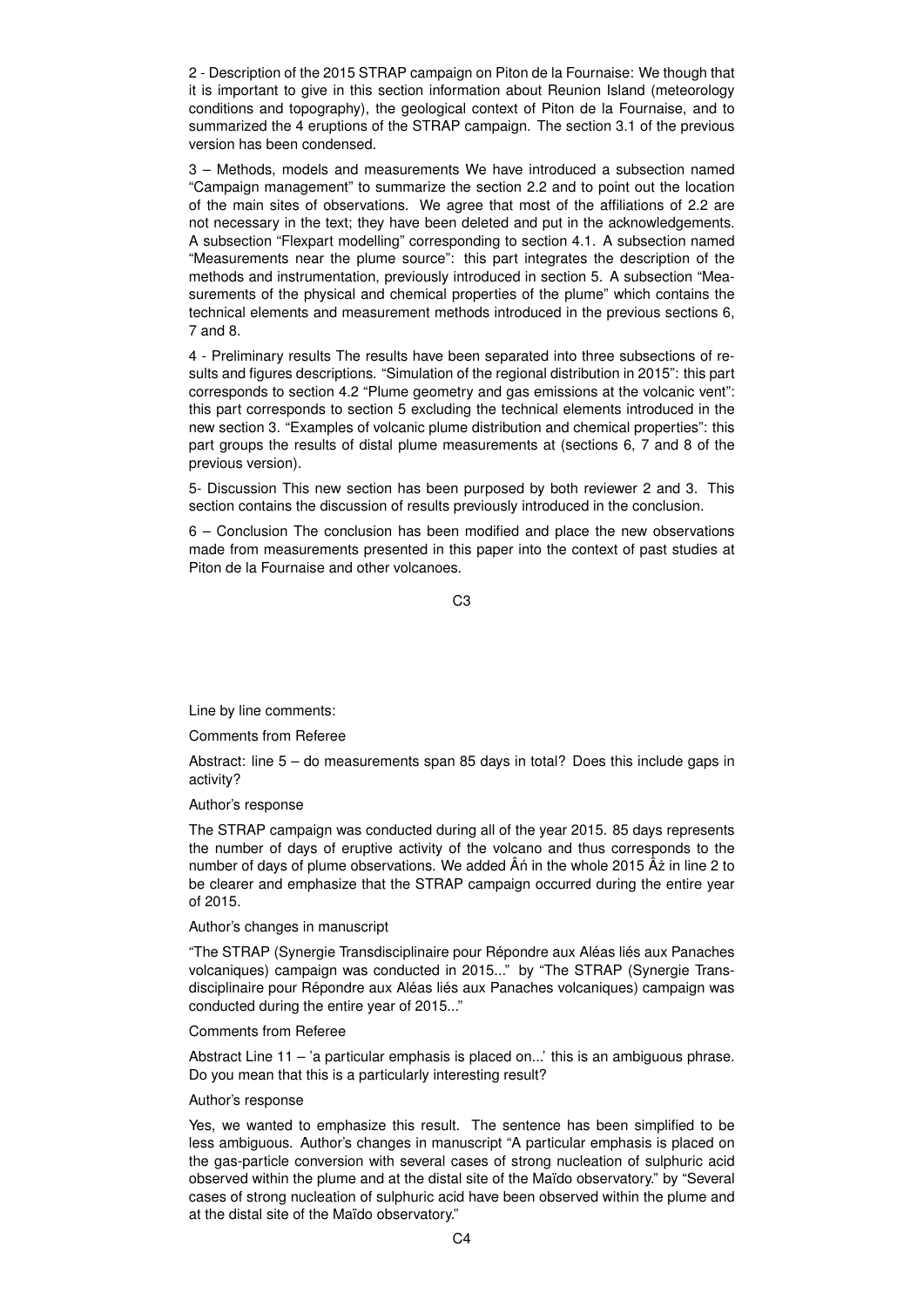## Comments from Referee

Abstract: How do the SO2, CO2 & H2O levels compare to past measurements/periods of activity. What are the implications for plume interaction with the atmosphere? Are there implications for understanding the development of the eruption (e.g., from increase in SO2 at end of phase referred to later?)

## Author's response

The PdF emission are negligible outside eruptive period (see review of Di Muro et al., 2016). So the concentration level of volcanic pollutant (gas and aerosols) are several times lower than during the eruptions. Author's changes in manuscript We added "During the last decades, the degassing of Piton de la Fournaise was negligible outside the eruption periods." in section "Geological context of Piton de la Fournaise".

# Comments from Referee

I understand from Section 3.2 that observations from 20th June 2014 to October 2015 are presented in the paper, but from the Figures (Especially 12 and 13) it looks like data were only acquired in 2015 ( the abstract refers to 85 days of measurements and from page 3 line 28 (and figures) it sounds like only the climatology for two eruptions is described). Overall I found it difficult to get my head around the differences in temporal coverage of all the different measurement types – I suggest that the authors include a table, or perhaps a figure, to compare the duration and temporal coverage of each type of observation.

#### Author's response

You are right, the section 3.2 is confusing by including a part of 2014 in the STRAP period. It has been corrected in the new version. As explain above, the STRAP campaign only occurred during the year 2015. However, the OVPF managed continuously all eruptions of the Piton de la Fournaise.

We did not find the way to summarize all the observations on one figure due to the

C5

disparity of measurements types and their duration. We have chosen to introduce four tables (two in the main text table 1 and table 2 and two in the appendix table A1 and table A2), and one figure for the Maido observatory (permanent observation).

Comments from Referee

Page 2 line 7-8. Use of 'on one side', 'on the other side' is confusing – these are not opposing ideas? Author's response Thanks, it has been corrected.

#### Author's changes in manuscript

The new sentences are: " Improving our ability to quantify and model the genesis, dispersion and impact of a volcanic plume is thus a key challenge for scientists and societal stakeholders. Furthermore, mitigation of volcanic crisis relies on efficient, and effective, communication and interaction between multidisciplinary scientific actors in geology, physics, chemistry, and remote sensing."

#### Comments from Referee

Page 2 line 18. Please add reference for impossibility of obtaining source parameters at Eyja? Author's response It has been done: the reference of Ripepe et al., 2013 is added.

## Comments from Referee

Page 2 line 31: 'an objective' - is this the particular aim of this work? The following sentence refers to real-time measurement, which I think is not necessary for these goals.

#### Author's response

This is true, "Real-Time" has been deleted.

Comments from Referee

page 3, line 5: I don't think this is true. The Boulon 2011 paper does not include mea-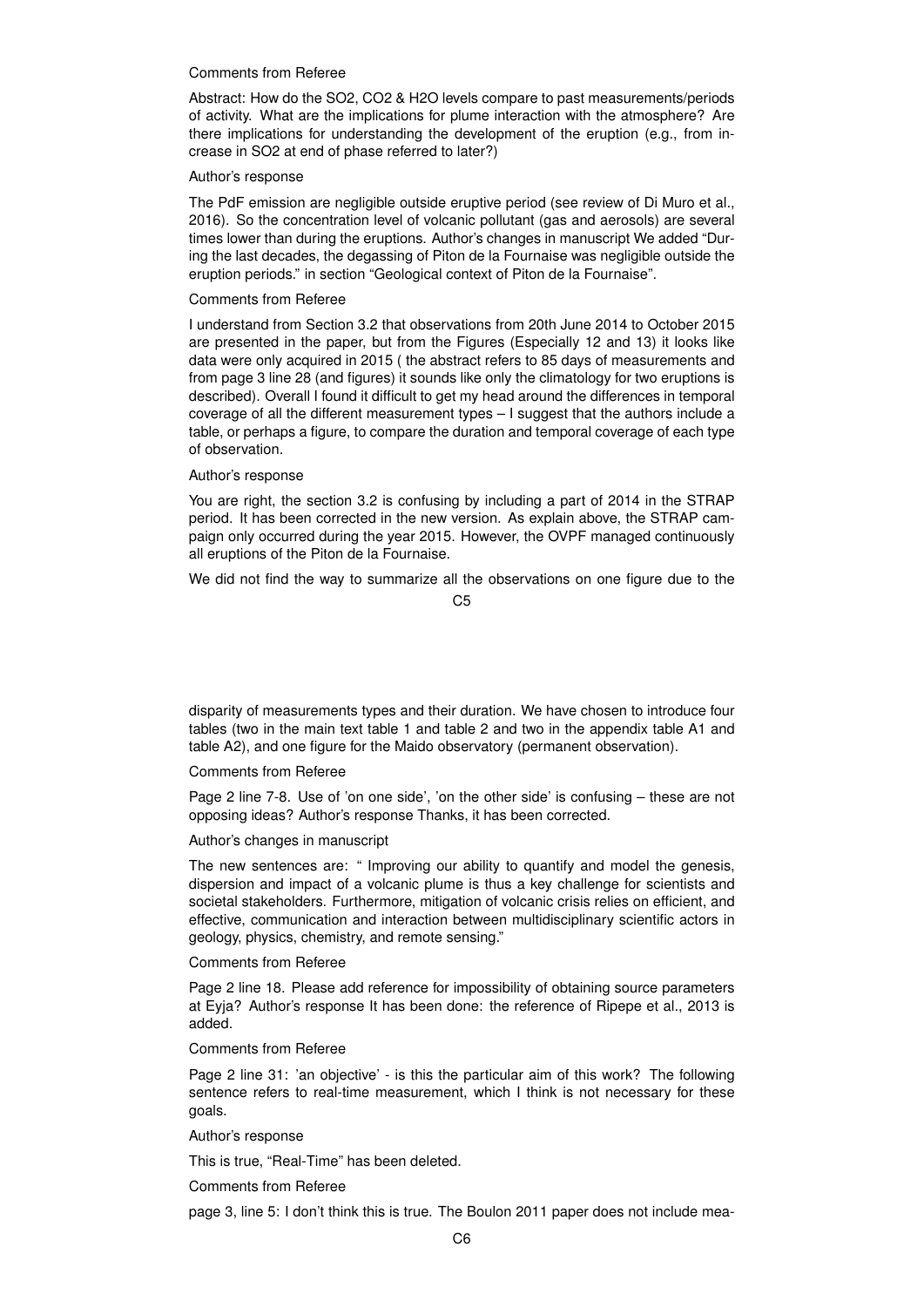surements made within a volcanic plume. And there are certainly other earlier studies that present measurements of aerosol within volcanic plumes (e.g., Mather et al., 2004; Rose et al., 2006; Martin et al., 2008). Although it provides no information about nucleation mechanism Ebmeier et al., 2014 also shows that there is elevated aerosol and depressed cloud droplet size downwind of PdlF in satellite retrievals averaged over a decade (and a greater effect for periods of eruption). It would be interesting to know how these course observations compare to your much more detailed multi-sensor measurements.

#### Author's response

The observation of the reviewer is valid. There is an error in the reference of Boulon et al., 2011. Boulon Julien, Karine Sellegri, Maxime Hervo and Paolo Laj, Observations of nucleation of new particles in a volcanic plumeÂăÂ $\dot{a}$ , PNAS, July 11, doi: 10.1073/pnas.1104923108, 2011 To our knowledge, the paper is the first where measurement of ultra-fine particles (sub 5 nm, which characterize the gas-particles nucleation process) have been made within a volcanic plume. However these measurements have been made far from the volcanic vent (in France on a plume from Island). Here we probably present the first observation of ultra-fine particles observed at few km of the vent (AIS instrument). The concentration are thus much higher in our study thus adding a new perspective to the work of Boulon et al., 2011. The reference has been corrected in the new version of the article.

We also added the reference of Ebmeier et al., 2014 in the introduction (thanks for this interesting paper). There were no cloud droplet measurement during the STRAP campaign. So it is not possible to compare our results with the study of Ebmeier et al. at this stage. However, cloud resolving models (MesoNH, see Durand et al., 2014, jgr) will be applied in some of the case studies of the STRAP period. One focus will be on evaluating the aerosol activation (small cloud droplet formation) downwind of the Piton de la Fournaise vent. We hope to simulate the same process of cloud formation associated with a volcanic plume composed by high number of CCN. This new study

 $C.7$ 

could then be compared to satellites observations of Ebmeier et al., 2014.

The references to the papers of Mather et al., 2005; Rose et al., 2006, and Martin et al., 2008 have been added to Robock, 2000.

#### Comments from Referee

Page 4, line 2: 'unique and craggy' is uninformative, 'benefits from a tropical climate softened by the breezes of the Indian Ocean' is also rather informal in style.

## Author's response

You are right about the rather vague meaning of the terms "unique" and "softened". The term craggy was used to emphasize that the topography of the Island is steep and the local circulation is complex in the valley. The sentences have been modified.

Comments from Referee

Section 2.2 title: 'means'=methods?

#### Author's response

We wanted to refer to capabilities in instrumentation. Nevertheless, the word "means" and the title have been removed with the reorganisation of the paper, described above.

#### Comments from Referee

Page 4 line 19: what kind of imagery? Photographs? Figure 1: Resolution appears to be quite low for the size of Figure.

#### Author's response

Visible and IR imagery are routinely acquired. The text has been modified accordingly. Figure 1 has been modified: the colours of characters were changed, the resolution was increased.

Comments from Referee